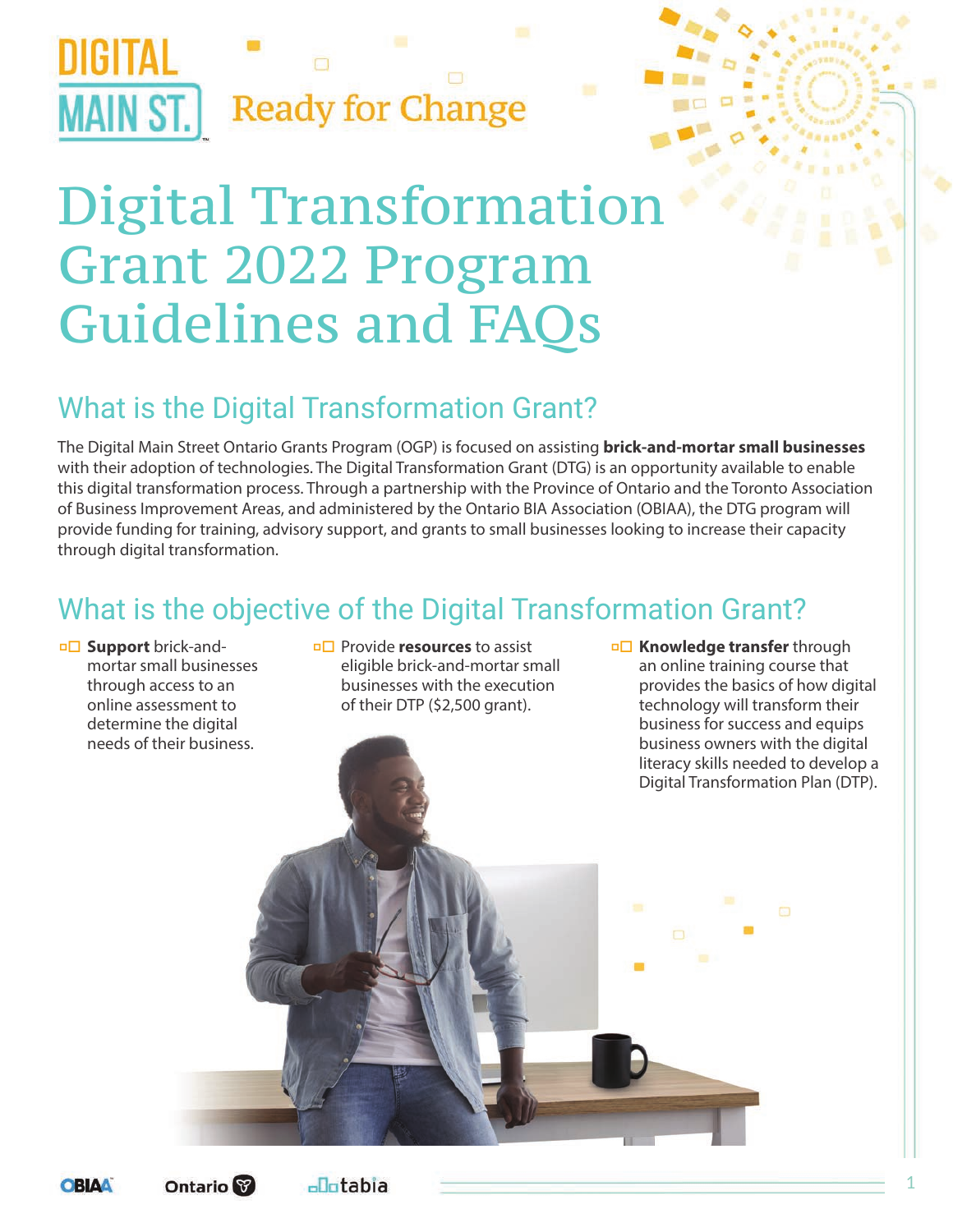## DTG 2022 Program Guidelines and FAQs

### Who is eligible?

The DTG is open to participants who meet the following requirements:

#### **Must be a business that:**

- **Has** a permanent **'brick-and-mortar'** establishment in Ontario
- **Is** employing **1-50 employees**
- **Is** paying commercial property tax (commercially assessed), either directly or through commercial rent
- **Is** a registered business in Ontario and/or is incorporated
- **Is open for business/operating at the time of application (not a start-up)**
- **Is NOT** a business supplying digital services to other businesses (e.g. website design/development, SEO, programming)
- **Is NOT** a franchise, **including** those individually owned and operated
- **Is NOT a wholesaler or manufacturer** i.e., is a consumer-facing business and can be accessed by consumers or provides in-person services and/or product sales to consumers
- **Is NOT** a not-for-profit or charitable organization
- **Is NOT** renting office space on a temporary basis (month-to-month)
- **Is NOT** in a shared workspace such as a hot desk or dedicated desk
- **Is NOT** a purely online business or distributor
- **Is NOT** a home-based business

#### **Owned by:**

 $\blacksquare$ 

• An **Ontario resident** operating a business in Ontario

*Continued*

- An individual of **18 years of age or older** at the time of application
- A **Canadian citizen** or **permanent resident**

**Has completed the application process, which includes:** 

- the **Digital Main Street Assessment**
- passing the **pre-qualification quiz**
- the **online training**
- developing a **Digital Transformation Plan**

*NOTE: OBIAA reserves the right to determine who is eligible/ ineligible on a case-by-case basis*

### Additional Notes

- Previous Digital Main Street Ontario Grant Program recipients who received a DTG from July 1, 2021 to March 31, 2022 (inclusive) may **NOT** apply at this time.
- Previous Digital Main Street Ontario Grant Program recipients who received a DTG before June 30, 2021 **may apply** provided **all DTG final reports** have been received and verified by OBIAA.
- Large corporations **are not** eligible to apply for a DTG (more than 50 staff).
- Businesses with **multiple** locations are only eligible to apply for one Digital Transformation Grant.
- Owners with multiple businesses may only apply for **one** grant.
- BIA Offices are **not** eligible to apply for this grant, but are eligible to participate in all trainings.
- French translation assistance is available for applicants upon request.

<sub>⊡</sub>Ootabia

• **Go to pages 4 – 7 for more info on eligibility**.

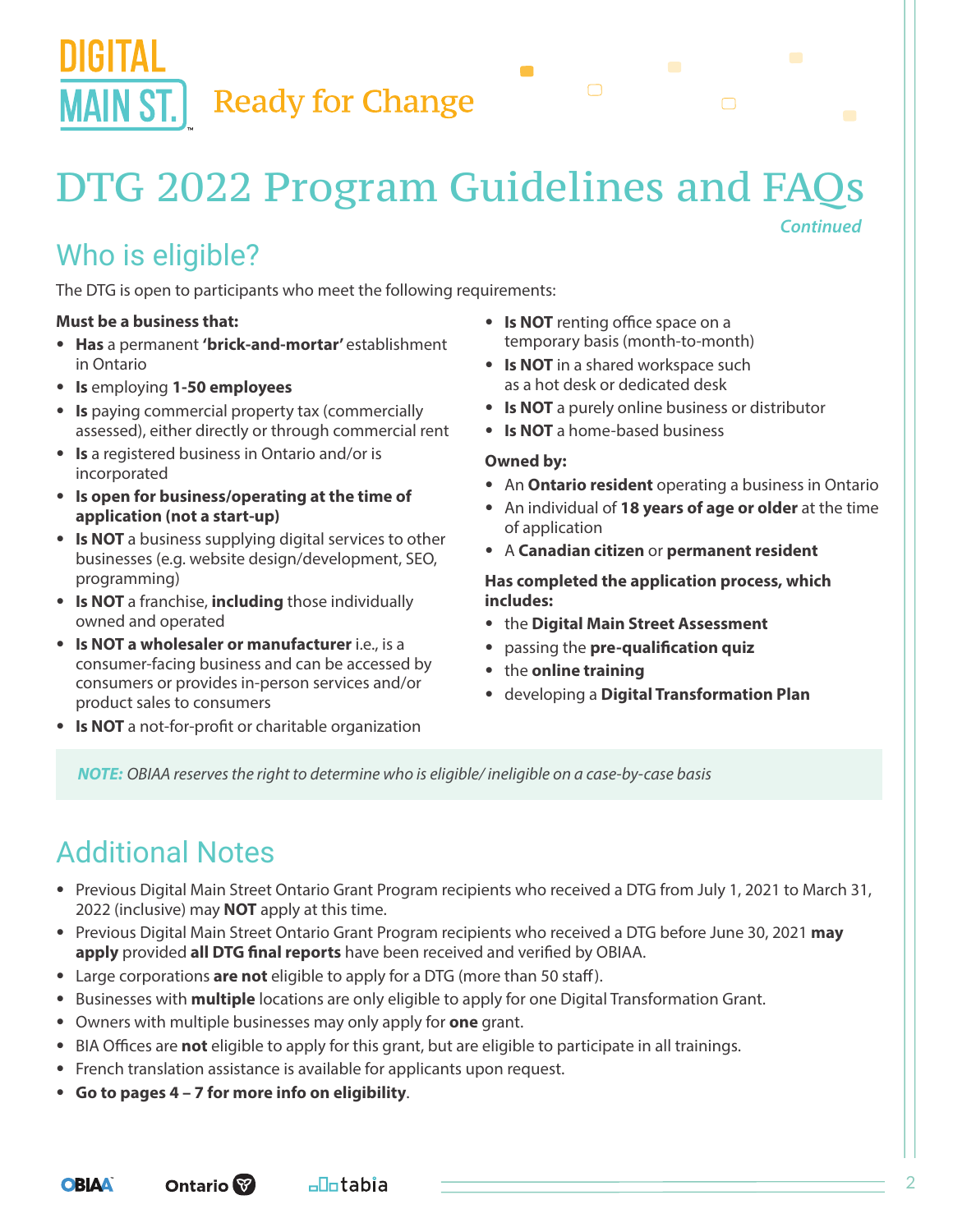**Ready for Change** 

## DTG 2022 Program Guidelines and FAQs

 $\blacksquare$ 

#### *Continued*

#### What costs are eligible (excluding GST/HST)?

#### • **Digital Marketing**

- Hiring a consultant/agency/person to execute digital marketing initiatives

#### • **Website**

Шын

**MAIN ST.** 

- Redesign, improvement of existing website
- Development of new website
- Photography/videography costs for production of photos and/or videos
- E-commerce enablement
- Accessibility compliance

#### • **Software**

- Graphic design software
- Productivity software (LastPass, Hootsuite, Dropbox, etc.)
- Social media software (Hootsuite, Buffer, etc.)
- Security software
- Other software as indicated in the DTP

#### • **Digital Training**

- Ongoing digital training courses (in-person/online)

#### • **Hardware (limited to \$1,000)**

- POS systems
- All hardware must be deemed necessary (as determined by OBIAA in its sole discretion)

#### What costs are not eligible (excluding GST/HST)?

- Purchases made prior to grant approval
- Microsoft Office or equivalent
- Website hosting
- Domain name renewal
- Software subscription renewal
- Signage and printing including LED/digital signage
- Logo redesign and rebranding
- Unnecessary or excessive equipment (or equipment business already has and wants to upgrade) (as determined by OBIAA in its sole discretion)
- iPhones or cell phones of any type, **no exceptions**
- Business owner's salary or current employee salary for executing the project
- Costs of land, building or vehicle purchase
- **Any costs not listed under "Eligible Costs" are deemed INELIGIBLE**
- If you have any questions on eligibility you may contact us at **grants@obiaa.com**

### When can I apply for a Digital Transformation Grant?

The application portal for Digital Transformation Grants will open **June 21st, 2022** and applications will continue to be accepted until **October 31st, 2022** (or until grant funds are exhausted). Should grant funds still be available after the portal has closed and all eligible applications have been processed, the application portal will re-open in **January 2023** and remain open until **September 30th, 2023** (or until grant funds are fully exhausted).

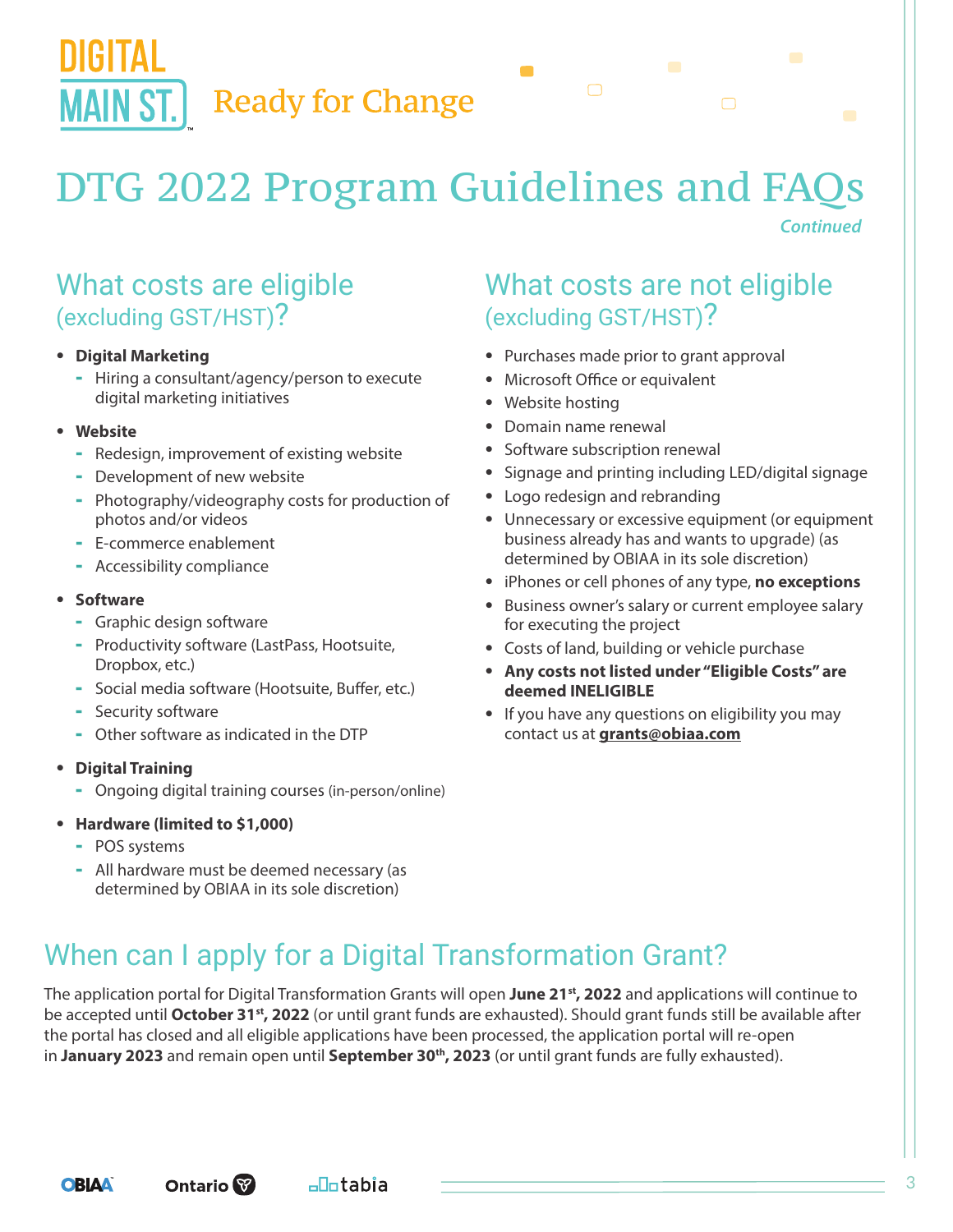

### DTG 2022 Program Guidelines and FAQs *Continued*

 $\blacksquare$ 

### How do I apply?

To apply for a Digital Transformation Grant, a business must complete two main stages:

### Stage 1 | Application:

- 1. Create an account on **[digitalmainstreet.ca/](https://digitalmainstreet.ca/ontariogrants/) [ontariogrants](https://digitalmainstreet.ca/ontariogrants/)**
- **2.** Complete their digital assessment
- **3.** Pass the eligibility and pre-qualification quiz; an email will be sent inviting the business to continue the application process and apply (check your spam filter)
- 4. Complete an online training program focused on developing their digital literacy skills
- **5.** Develop a Digital Transformation Plan (DTP)
- 6. Submit an application that includes detailed information on the DTP along with a detailed budget (costs net of HST)
- 7. Submit a copy of their Commercial Tax Bill or a letter/ lease from landlord indicating they pay commercial taxes
- 8. Submit a copy of their Business Number, Articles of Incorporation (AOI), Master Business License (MBL) or business registration
- **9.** Submit photos of their exterior storefront/business signage **AND** interior commercial business operations

*NOTE: : Businesses MUST complete their assessment, pass the pre-qualification quiz, take the online training, and develop their Digital Transformation Plan* **BEFORE** *applying. Any business that cannot provide the required documentation with their application, or upon request, will be deemed ineligible; their application will be marked incomplete and closed.*

### Stage 2 | Review & Reward:

- OBIAA will review the application and once approved, the business will receive an agreement to be executed by both the business owner and OBIAA
- Upon receipt of the signed agreement, OBIAA will release the \$2,500 grant to the business to begin implementing the DTP

#### What are the obligations (once the grant agreement is signed)?

- The funds must be used for the project as outlined in the DTP and spending must align with the budget
- All receipts for expenditures must be submitted with the final report and retained for seven (7) years in case the stakeholder requires an audit of these expenses
- The final report must be completed and submitted on time
- All applicants must comply with all applicable laws
- All applicants must acknowledge their business name and location will be disclosed to the Provincial Government for the purposes of preparing events/ success stories

**Ontario** 



#### How can I learn more?

Visit **[digitalmainstreet.ca/ontariogrants](https://digitalmainstreet.ca/ontariogrants/)** for more information on timing and instructions for applying for Digital Transformation Grant.

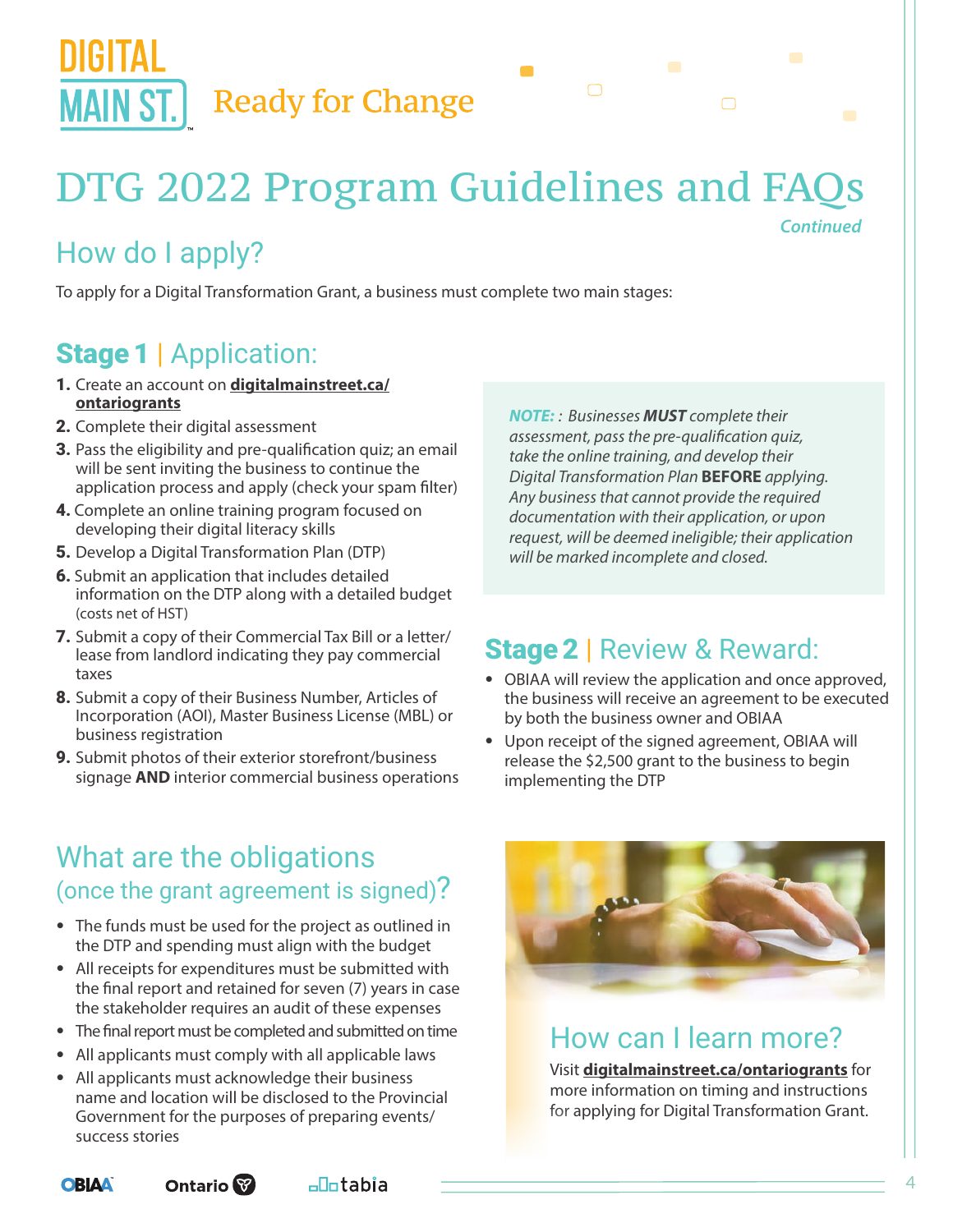## DTG 2022 Program Guidelines and FAQs

 $\blacksquare$ 

### Other Questions

- **Do I have to be located within a zoned commercial core or main street area?**
	- **No**, however you must be able to prove you have a **brick-and-mortar** location (i.e., a physical location, not home-based) and pay commercial tax (either directly or indirectly).
- **I am a sole proprietor and do not have any employees, would I still qualify?**
	- **Yes**, as a sole proprietor we consider you to be the first and possibly the only employee of your business.
- **Once I complete the pre-qualification quiz can I start my project?**
	- **No**, the pre-qualification process does not approve you for the grant; you still must go through the application process to receive final approval.
- **What do I do if I do not receive an email after I have completed the pre-qualification quiz?**
	- **Check your spam filter or junk mail folder!** This is an automated process, and you should receive an email within a maximum of two (2) hours. If the email address you entered into the system is correct, you will receive an email either inviting you to apply or informing you that your business does not qualify.
- **Is the grant income?**
	- **No**, this grant is a reduction of an expense, see **[https://www.canada.ca/en/revenue-agency/](https://www.canada.ca/en/revenue-agency/services/tax/businesses/small-businesses-self-employed-income/business-income-tax-reporting/business-income/sources-income.html#gvrnmnt_grnts) [services/tax/businesses/small-businesses-self-employed-income/business-income-tax](https://www.canada.ca/en/revenue-agency/services/tax/businesses/small-businesses-self-employed-income/business-income-tax-reporting/business-income/sources-income.html#gvrnmnt_grnts)[reporting/business-income/sources-income.html#gvrnmnt\\_grnts](https://www.canada.ca/en/revenue-agency/services/tax/businesses/small-businesses-self-employed-income/business-income-tax-reporting/business-income/sources-income.html#gvrnmnt_grnts)**
- **Do I include HST in my budget calculation?**
	- **No**, HST paid on any grant expenses can be claimed on the HST report you submit to the Canada Revenue Agency. If you include it in your grant application, you will be double dipping!
- **I do not have a Business Number. What do I do?**
	- All businesses (Incorporated and Sole Proprietors) that operate in Ontario are required to register for a Business Number. This number allows you to charge HST and if you have staff, to remit source deductions.
	- Check with your accountant or contact your local tax department.
	- A copy of your HST remittance is an allowable document to include with your application.
	- If you are an HST exempt professional i.e., chiropractors, physiotherapists, naturopaths, etc., and do not have a business number, you must provide a copy of your current professional certification with your application.
- **My business is located on a First Nations reserve, and I do not pay commercial property tax, would I still qualify?**
	- **Yes**, you do not need to provide commercial property tax or HST info, but you will need to provide a copy of your local band agreement to operate and/or a copy of your lease agreement for your brickand-mortar location i.e., home-based businesses are not eligible, with your application.



*Continued*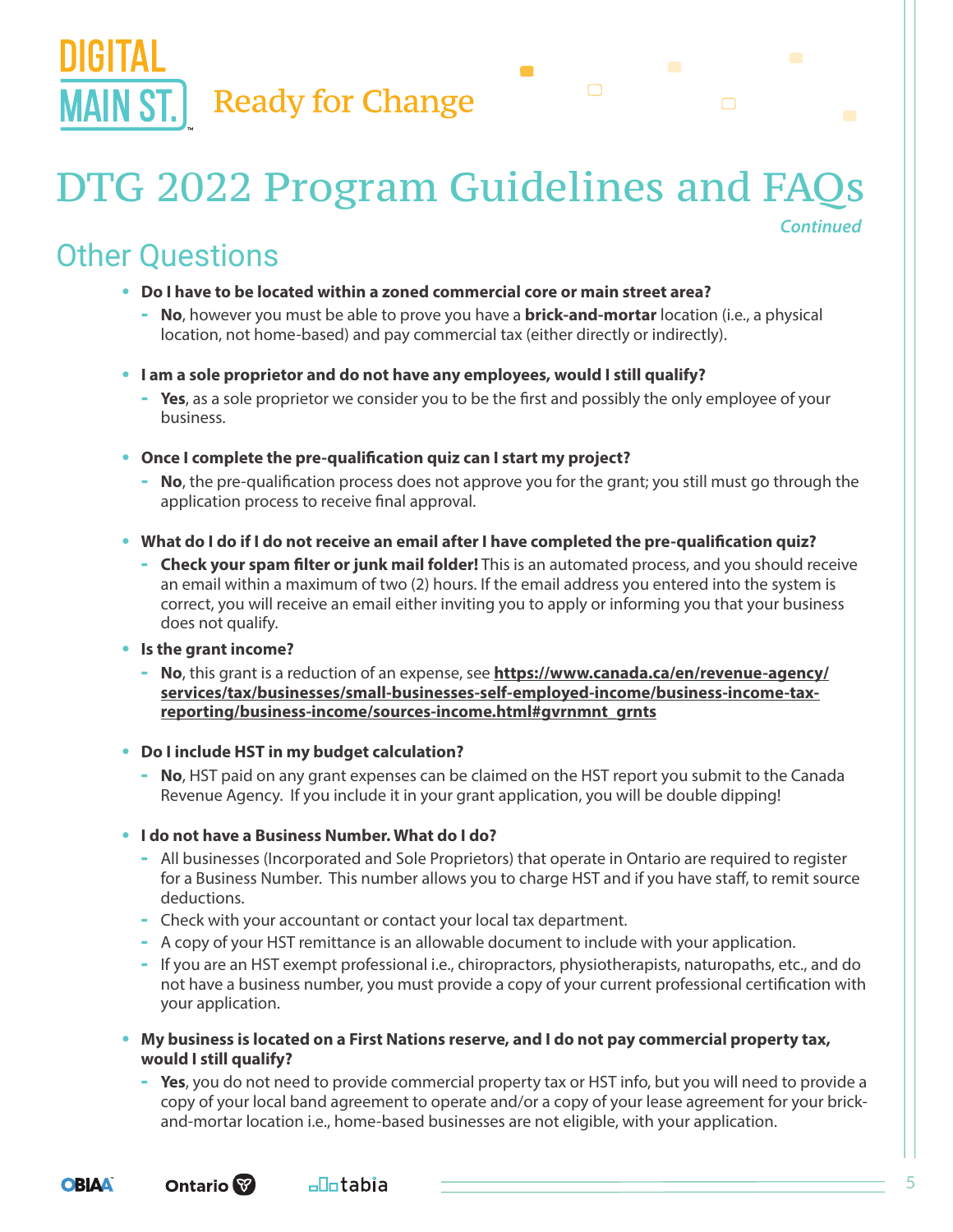## DTG 2022 Program Guidelines and FAQs

 $\blacksquare$ 

Other Questions *Continued*

- **I own several businesses and they are all incorporated separately, but I am the owner. Can all of my businesses apply for the grant?**
	- **No**. One owner, one business, one grant, one location is the rule. If one of your businesses has a partner and it is a different corporation, the partner can apply for the grant.
- **I have a professional services business located within a shared workspace i.e., wellness clinic, would I still qualify?**
	- **Maybe**. In order to qualify you must be able to provide a lease agreement for the designated area where you conduct your services i.e., not an independent contractor agreement or a revenue sharing agreement, and a photo of the signage for your business that is independent of the brickand-mortar signage, in addition to the other required documents.
- **Where can I go to find a digital vendor?**
	- You may be able to find a local vendor on the **[Digital Main Street Vendor Directory](https://digitalmainstreet.ca/vendor-directory/)**. You can search by location to see if there are appropriate vendors near you, **OR**
	- Contact your local BIA, Economic Development Office, or Chamber of Commerce for digital marketing recommendations, **OR**
	- You may use a vendor of your own choosing regardless of where they are located.
- **I have started my project and realized I need to change my plan. Do I need to ask for approval before I do that?**
	- **No**, not necessarily. We expect, with all projects, that budgets are subject to change. As long as the expense is an 'eligible' one, there is no need to request approval. If, however, you want to purchase hardware, then yes, you will need to request prior approval.
- **What if I cannot spend all of the grant funds by the agreement deadline?**
	- You must inform the OBIAA office of any issues with keeping to your Digital Transformation Plan timelines and budget by emailing your Grant Coordinator ASAP.
- **If I am a small business located in an area that is not zoned commercial, would I still qualify?**
	- Yes, small businesses located within a non-commercially zoned area (i.e., industrial, agricultural, etc.) may qualify, but some restrictions do apply. The business must be clearly open to the general public i.e., is a consumer-facing business and can be accessed by consumers or provides in-person services and/or product sales to consumers. Supporting documentation for eligible businesses would include a tax bill or lease/rental agreement, and pictures of the **exterior AND interior** of the brickand-mortar location. The exterior photo must display the business's signage and the interior photo must clearly show the dedicated space where commercial transactions take place with consumers.
- **What if I am a wholesaler or a manufacturer but also sell locally to the public?**
	- If you are a wholesaler or a manufacturer that sells to the public, you must have a dedicated commercial space where members of the general public i.e., consumers, can walk in and purchase products or services. An interior photo must include the dedicated space considered to be commercial.



*Continued*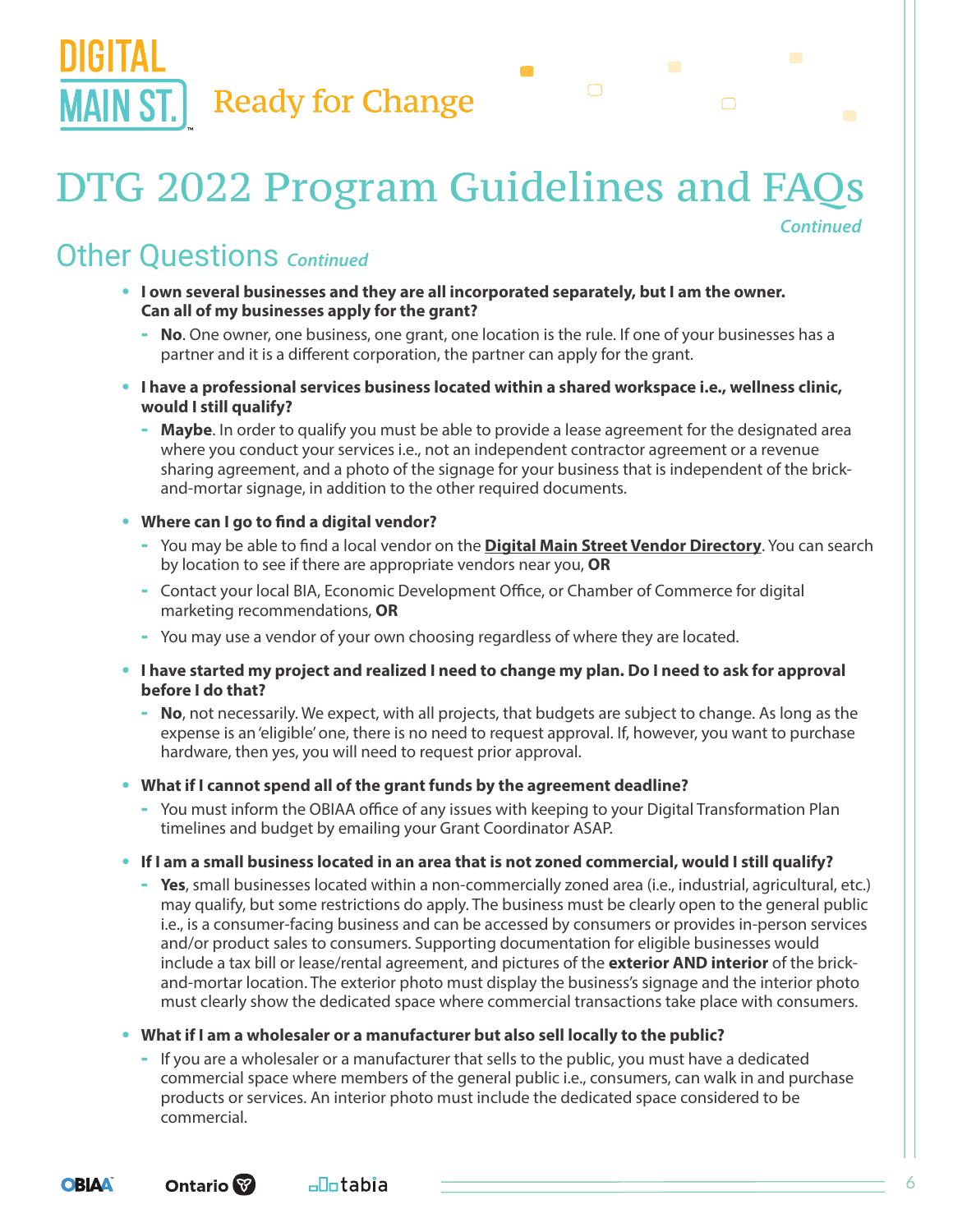## DTG 2022 Program Guidelines and FAQs

*Continued*

### Other Questions *Continued*

- **What if I am a distributor or sell my products online, but also sell locally to the public?**
	- If you are a distributor or online merchant who sells locally to the public, your website must indicate a brick-and-mortar location where the general public is able to visit to purchase the product or service onsite. An interior photo indicating the dedicated commercial space must also be included with the application.

 $\blacksquare$ 

- **What does it mean that businesses with multiple locations may only apply for one grant?**
	- If your business is part of a chain i.e., you have your own incorporation but share a common name and are listed on a common website that indicates your location is one of many locations, then only one location or the head office location can apply for the grant.
- **I applied previously but was denied due to location. Can I re-apply?**
	- **Yes**, you won't need to complete the Digital Assessment, but you will need to complete the prequalification quiz, the online training, and submit your application which includes your Digital Transformation Plan. Login to your DMS account to proceed with the application process.
- **What if I apply using my trade name but my Articles of Incorporation and/or my business number have a different name?**
	- You must provide documentation that ties both names together i.e., Master Business License, banking document, utility bill.
- **I would like to spend the grant funds on marketing. Would print ads be an eligible expense?**
	- **No**, print advertising in magazines and newspapers, printed menus, table cards, business cards are NOT eligible expenses. Even if you are referencing your website, Facebook page, Instagram or #followme, it is not considered an eligible 'digital' expense.
- **I would like to spend the grant funds on a month-to-month software subscription and/or month-to-month social media advertising. How much should I budget?**
	- If you can pay for year or more in advance, you can budget for the full cost of that software subscription. For all other month-to-month costs, you can include up to six (6) months worth of the subscription or advertising cost in your budget.
- **If I have questions, who do I speak to, DMS or OBIAA?**
	- OBIAA is responsible for the Ontario Grants Program and each applicant is assigned a Grant Coordinator. You can reach out to them or send your questions to **grants@obiaa.com**.

<sub>⊡</sub>Ootabia